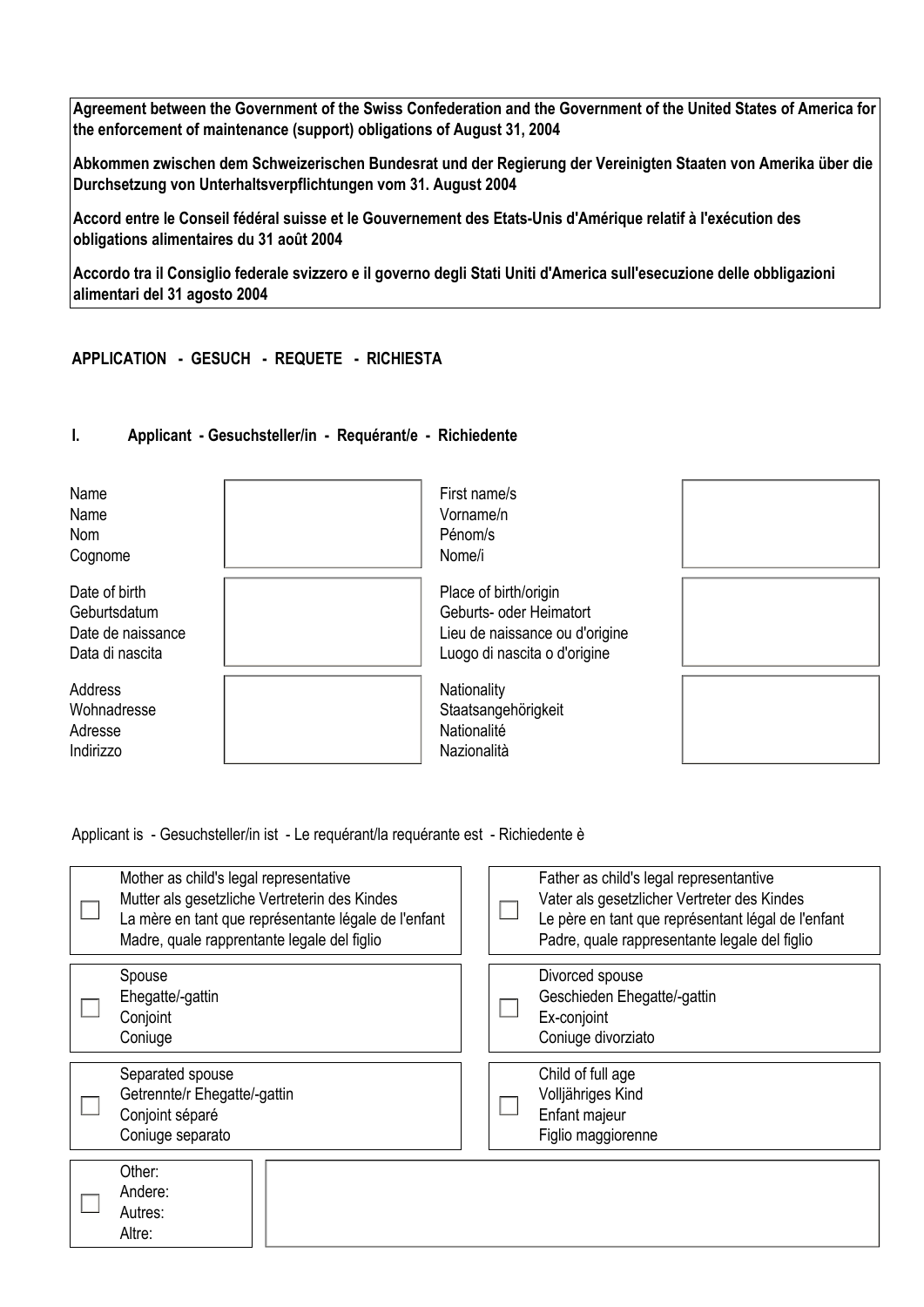Entitled to maintenance is/are - Unterhaltsberechtigt ist/sind - Ayant(s) droit - Avente diritto agli alimenti è/sono

| Child / Children<br>Kind/er<br>Enfant/s<br>Figli/figlio                               | Spouse<br>Ehegatte/-gattin<br>Conjoint<br>Coniuge                                       |
|---------------------------------------------------------------------------------------|-----------------------------------------------------------------------------------------|
| Divorced spouse<br>Geschiedener Ehegatte/-gattin<br>Ex-conjoint<br>Coniuge divorziato | Separated spouse<br>Getrennte/r Ehegatte/-gattin<br>Conjoint séparé<br>Coniuge separato |
| Other:<br>Andere:<br>Autres:<br>Altre:                                                |                                                                                         |

Persons for whom maintenance is sought - Person/en, für die Unterhalt verlangt wird - Personnes pour lesquelles une contribution d'entretien est revendiquée - Persona/e a cui sono richiesti gli alimenti

| Surname and first name/s<br>Name und Vorname/n | Date of birth<br>Geburtsdatum | Occupation or studies/professional training pursued<br>Beruf oder Ausbildungsstand |
|------------------------------------------------|-------------------------------|------------------------------------------------------------------------------------|
| Nom et Prénom/s                                | Date de naissance             | Profession ou formation en cours                                                   |
| Cognome e nome/i                               | Data di nascita               | Professione o formazione in corso                                                  |
|                                                |                               |                                                                                    |
|                                                |                               |                                                                                    |
|                                                |                               |                                                                                    |
|                                                |                               |                                                                                    |
|                                                |                               |                                                                                    |
|                                                |                               |                                                                                    |
|                                                |                               |                                                                                    |
|                                                |                               |                                                                                    |
|                                                |                               |                                                                                    |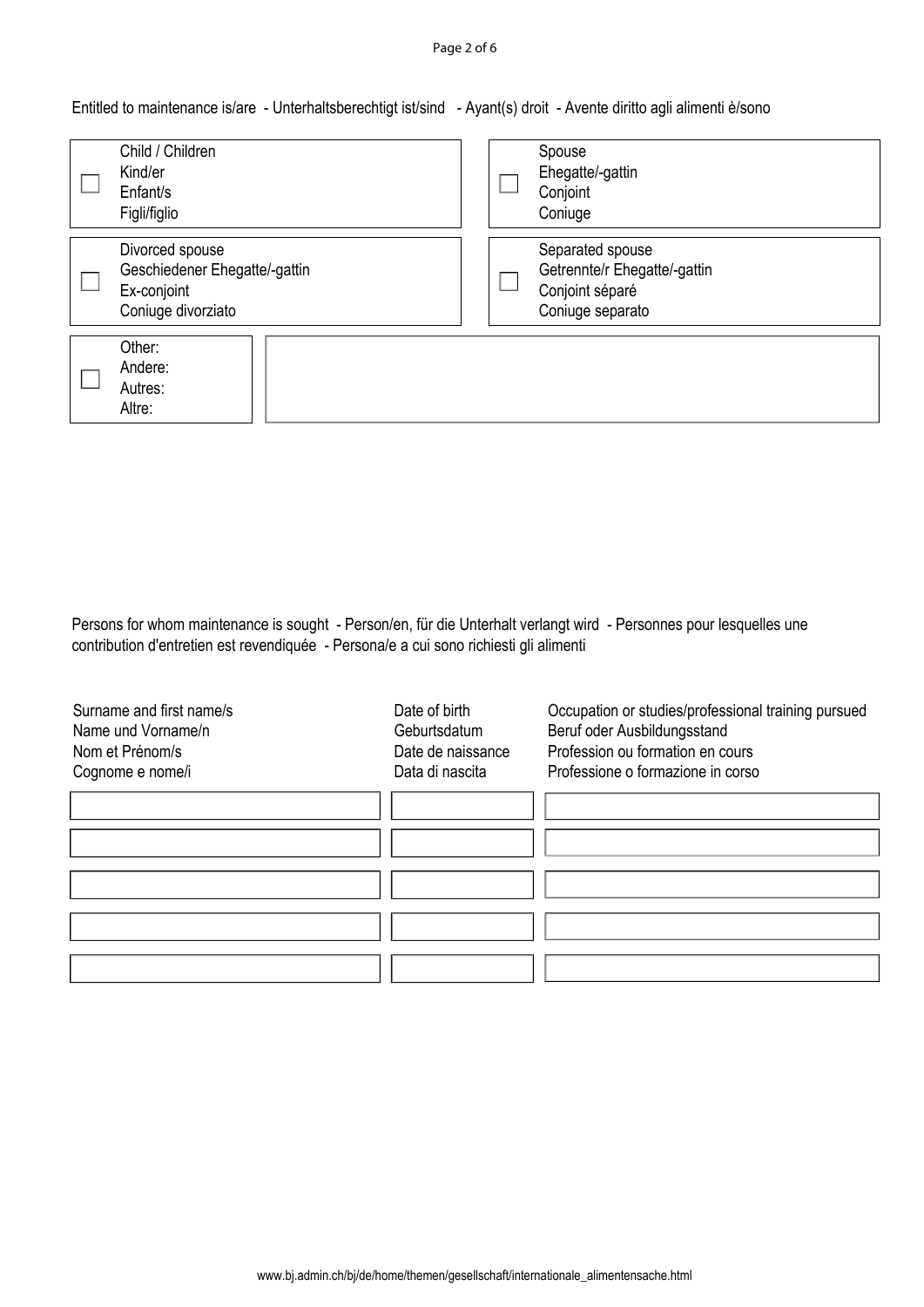| Name<br>Name<br><b>Nom</b><br>Cognome<br>Date of birth<br>Geburtsdatum<br>Date de naissance<br>Data di nascita | First name/s<br>Vorname/n<br>Prénom/s<br>Nome/i<br>Place of birth/origin<br>Geburts- oder Heimatort<br>Lieu de naissance ou d'origine<br>Luogo di nascita o d'origine |  |
|----------------------------------------------------------------------------------------------------------------|-----------------------------------------------------------------------------------------------------------------------------------------------------------------------|--|
| Nationality<br>Staatsangehörigkeit<br>Nationalité<br>Nazionalità                                               |                                                                                                                                                                       |  |
| Address<br>Wohnadresse<br>Adresse<br>Indirizzo                                                                 | Country<br><b>Staat</b><br>Etat<br><b>Stato</b>                                                                                                                       |  |
| Profession<br><b>Beruf</b><br>Profession<br>Professione                                                        |                                                                                                                                                                       |  |
| Employer<br>Arbeitgeber/in<br>Employeur<br>Datore di lavoro                                                    |                                                                                                                                                                       |  |

## **II. Debtor - Schuldner/in - Débiteur/Débitrice - Debitore/Debitrice**

**III. Further details for the receiving agency - Weitere Angaben für die Empfangsstelle - Autres indications pour l'institution intermédiaire - Altre indicazione per l'istituzione intermediaria**

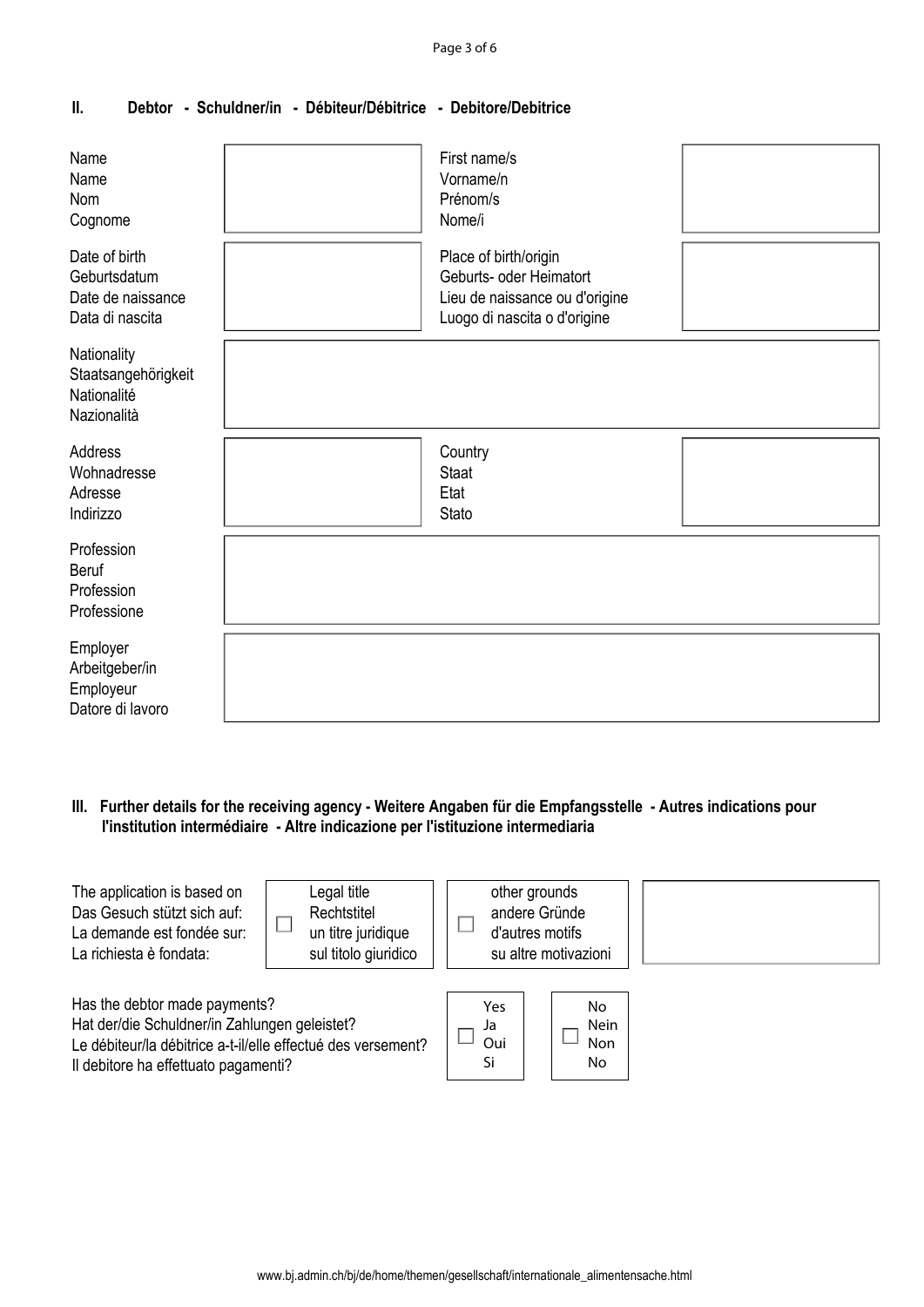If no decision (legal title) has been established yet: Explanation why the establishment of the decision can not be done in the State where the creditor resides (article 1 paragraph 2 of the Agreement):

**Sofern noch keine Entscheidung (Rechtstitel) vorliegt:** Angabe der Gründe, warum diese Entscheidung nicht im Aufenthaltsstaat des Gläubigers / der Gläubigerin erlassen werden kann (Artikel 1 Absatz 2 des Abkommens):

**S'il n'existe pas encore de décision (titre juridique):** Indication des motifs pour lesquels la décision ne peut pas être rendue dans l'Etat où réside le créancier (article 1 alinéa 2 de l'Accord):

**Se non è stata presa alcuna decisione in materia (titolo giuridico):** Indicazione dei motivi per i quali la decisione non può essere resa nello Stato in cui risiede il creditore (articolo 1 paragrafo 2 dell' Accordo):

**Based on the foregoing information, the undersigned applicant requests the competent receiving agency to initiate the procedures required to claim the maintenance due.** 

**Gestützt auf die vorstehenden Angaben ersucht der/die unterzeichnende Gesuchsteller/in die zuständige Empfangsstelle, alle erforderlichen Schritte zur Geltendmachung der Unterhaltsansprüche einzuleiten.** 

**Sur la base des informations ci-dessus, le requérant/la requérante sousigné(e) prie l'instution intermédiare compétente d'entreprendre toutes les démarches nécessaires en vue du recouvrement des aliments dus.** 

**Sulla base dei dati sopra indicati, il firmatario chiede alla competente istituzione intermediaria di avviare la procedura necessaria all'esazione delle prestazioni alimentari.**

**Date** Datum Data

Signature of applicant Unterschrift der gesuchstellenden Person Signature du requérant/de la requérante Firma del richiedente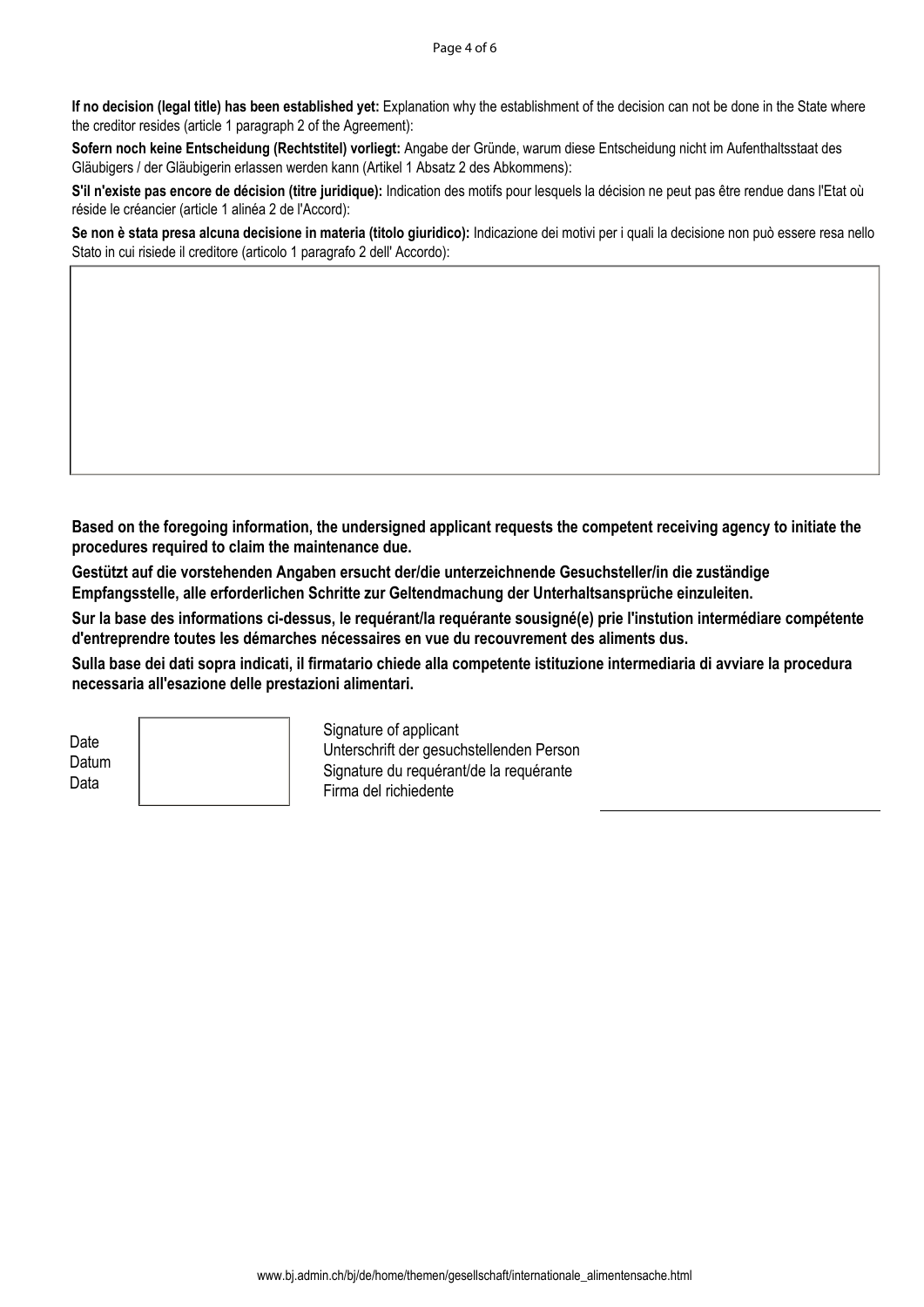## **Bank and/or postal account**

The maintenance should be paid into the following account:

| <b>Name and address</b><br>of account holder                   |  |
|----------------------------------------------------------------|--|
| Name and address of<br>bank or post office                     |  |
| <b>Account number</b>                                          |  |
| <b>Purpose of payment</b>                                      |  |
| IBAN (21 characters)<br>(International bank account<br>number) |  |
| BIC (8 or 11 characters)<br>(Bank Identifier Code)             |  |

Place, date and the stamp place of the Signature/stamp place, date